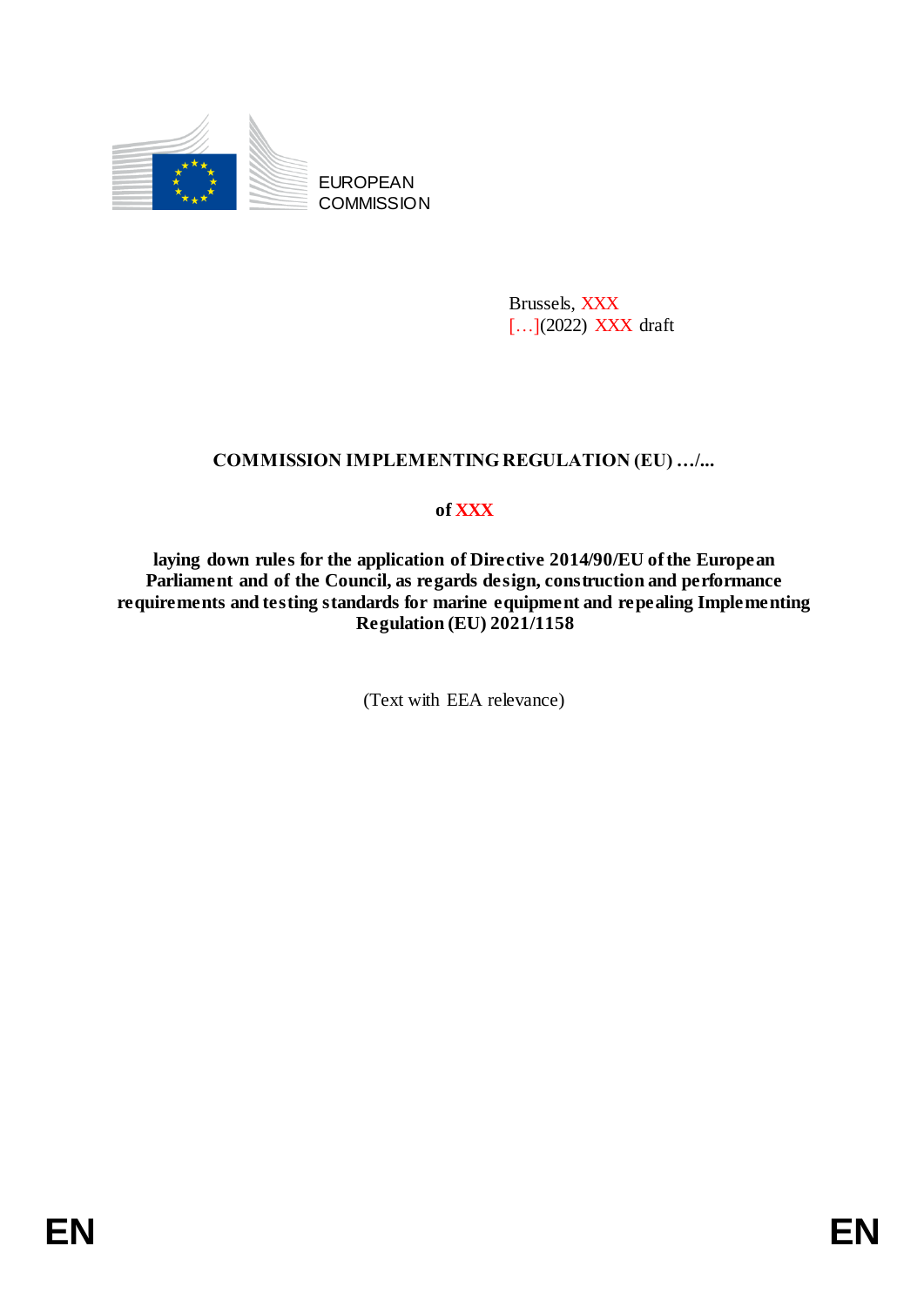## **COMMISSION IMPLEMENTING REGULATION (EU) …/...**

## **of XXX**

## **laying down rules for the application of Directive 2014/90/EU of the European Parliament and of the Council, as regards design, construction and performance requirements and testing standards for marine equipment and repealing Implementing Regulation (EU) 2021/1158**

### (Text with EEA relevance)

#### THE EUROPEAN COMMISSION,

Having regard to the Treaty on the Functioning of the European Union,

Having regard to Directive 2014/90/EU of the European Parliament and of the Council of 23 July 2014 on marine equipment and repealing Council Directive 96/98/EC<sup>1</sup>, and in particular Article 35(2) thereof,

Whereas:

- (1) The design, construction and performance requirements and testing standards in respect of marine equipment falling within the scope of Directive 2014/90/EU are provided for in international instruments defined in Article 2(5) of that Directive.
- (2) In order to take into account the most recent changes, the list of the applicable international instruments should be updated. Marine equipment which has become subject to harmonised Union requirements under Directive 2014/90/EU following changes to international instruments, should be explicitly listed.
- (3) Commission Implementing Regulation (EU) 2021/1158<sup>2</sup> should therefore be repealed.
- (4) It is reasonable and proportionate to allow for a transitional period during which a new item which is in conformity with the national requirements for type-approval in force in a Member State before the entry into force of this Regulation, can continue to be placed on the market and on board an EU ship as defined in Article 2(2) of Directive 2014/90/EU.
- (5) In order to allow the marine equipment industry and other stakeholders to adapt to the measures provided for in this Regulation, this Regulation should enter into force 40 days following its publication in the *Official Journal of the European Union*.
- (6) The measures provided for in this Regulation are in accordance with the opinion of the Committee on Safe Seas and the Prevention of Pollution from Ships established by Regulation (EC) No 2099/2002 of the European Parliament and of the Council<sup>3</sup>,

 $\mathbf{1}$  $\frac{1}{2}$  OJ L 257, 28.8.2014, p. 146.

<sup>2</sup> Commission Implementing Regulation (EU) 2021/1158 of 22 June 2021 on design, construction and performance requirements and testing standards for marine equipment and repealing Implementing Regulation (EU) 2020/1170 (OJ L 254, 16.7.2021, p. 1).

<sup>&</sup>lt;sup>3</sup> Regulation (EC) No 2099/2002 of the European Parliament and of the Council of 5 November 2002 establishing a Committee on Safe Seas and the Prevention of Pollution from Ships (COSS) and amending the Regulations on maritime safety and the prevention of pollution from s hips (OJ L 324, 29.11.2002, p. 1).